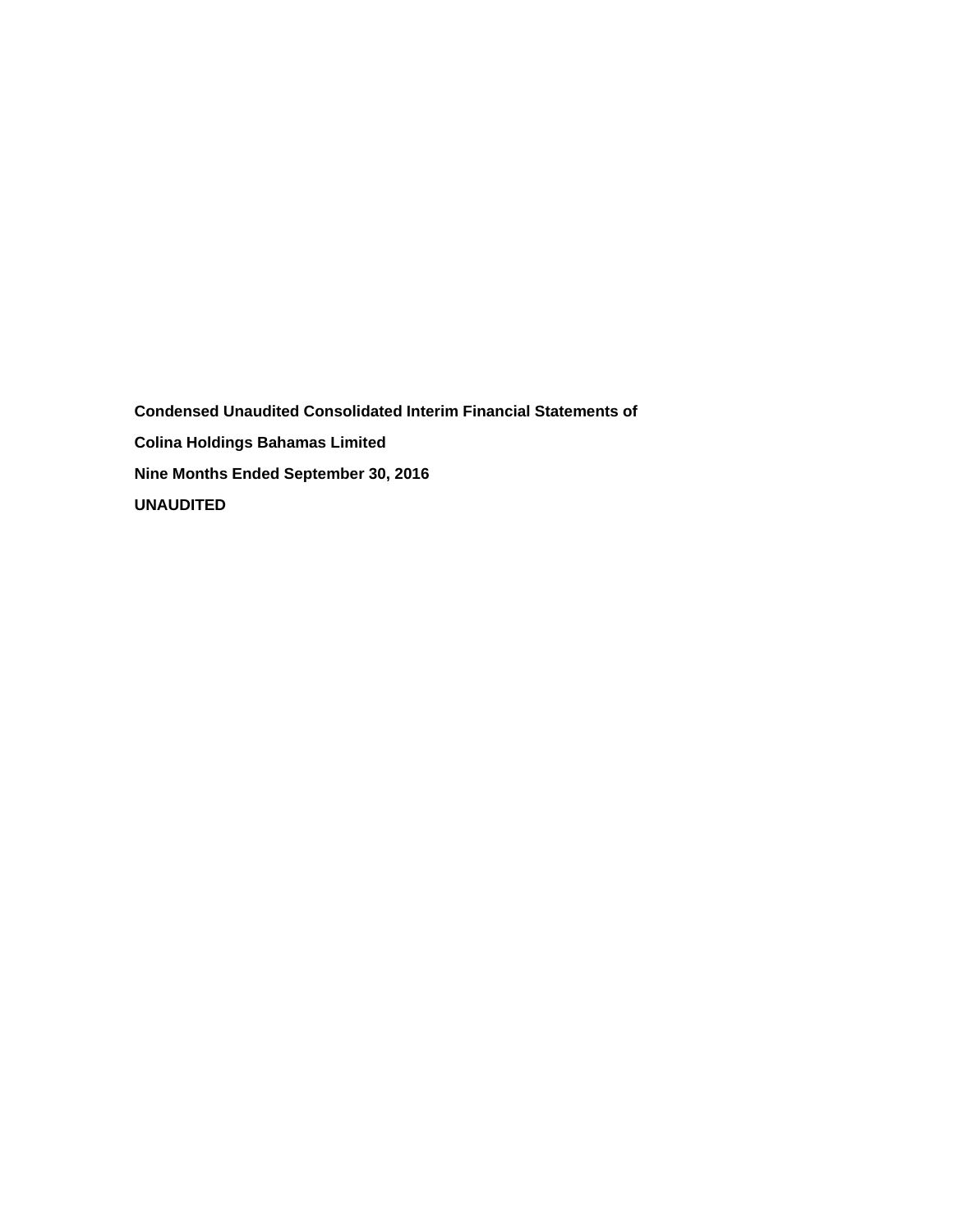## **Message from the Chairman**

Dear Shareholders,

I am pleased to report that the Company has continued with its strong performance, achieving total net income of \$13.3 million for the 9 months ended September 30, 2016 compared to \$11.2 million in the prior period.

Net income attributable to the Company's ordinary shareholders increased to \$10.5 million or \$0.43 per ordinary share for the nine months ended September 30, 2016, compared to \$9.1 million or \$0.37 per ordinary share for the same period in the prior year.

Premium revenues in respect of the Company's participation in reinsurance facilities have declined compared to prior year, representing \$4.4 million of the decrease in gross premium revenues. Net policyholder benefits were lower than the prior year experience totalling \$59.3 million for the nine months ended September 30, 2016 compared to \$64.7 million. Net investment income totalled \$21.6 million, a decrease from \$25.8 million in the prior year due to fluctuations in mark to market adjustments.

Total equity grew by \$7.9 million to \$177.7 million at September 30, 2016 and is net of distributions to ordinary shareholders of \$5.4 million and to preference shareholders of \$2.0 million.

Total assets have increased to \$731.0 million as at September 30, 2016, compared to \$710.9 million as at December 31, 2015. Invested assets remain a significant proportion of the asset base, comprising 80.5% of total assets.

As always, Colina remains committed to growing our core businesses while delivering value to every stakeholder, and on behalf of the Board of Directors, I extend sincere thanks to our shareholders for their continued support.

 $\rho$ mus

Terence Hilts Chairman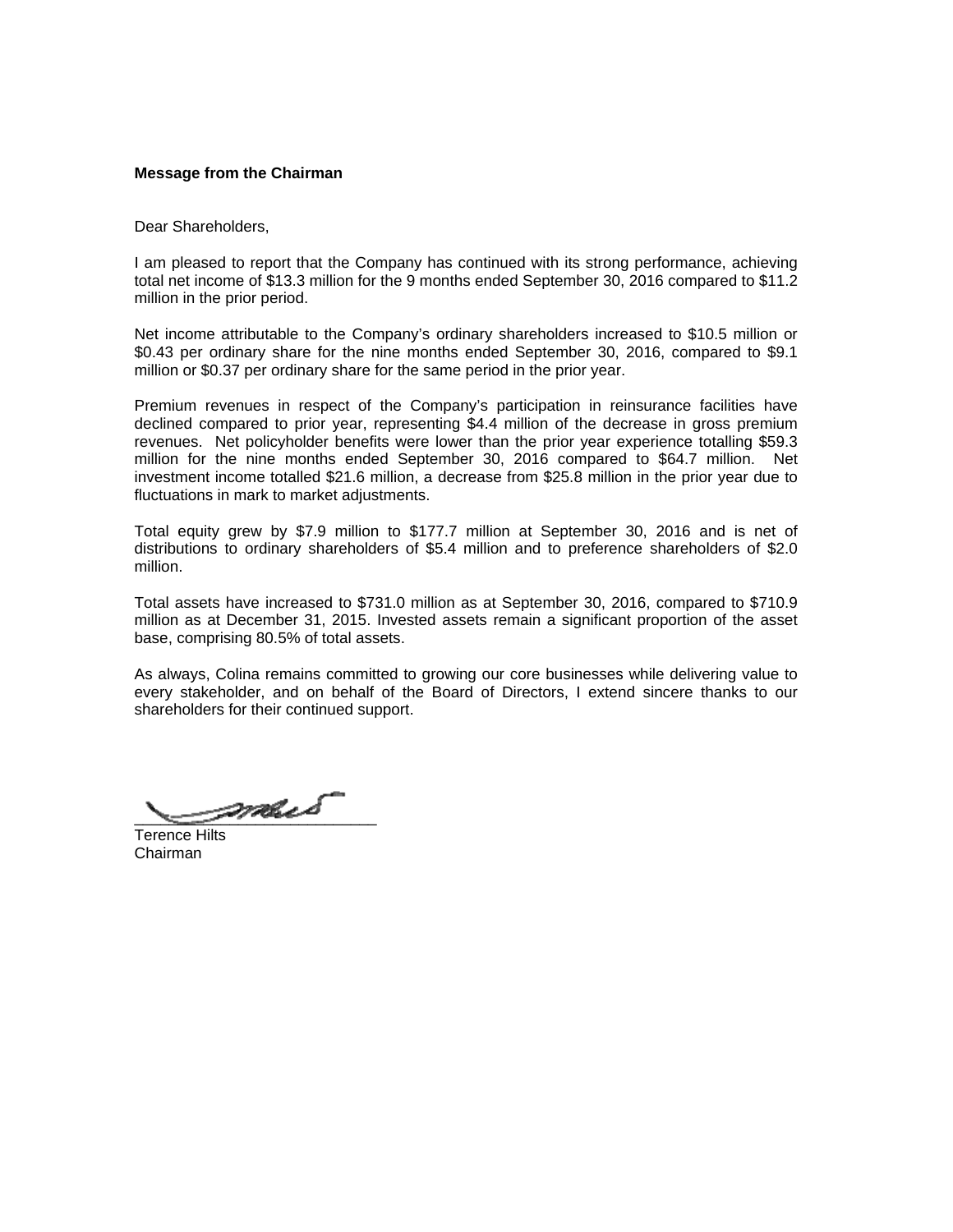## **COLINA HOLDINGS BAHAMAS LIMITED Unaudited Consolidated Interim Statement of Financial Position**

As at September 30, 2016 with comparative figures as at December 31, 2015 (Expressed in Bahamian dollars)

|                                                  | September 30,<br>2016 | December 31,<br>2015 |
|--------------------------------------------------|-----------------------|----------------------|
| <b>ASSETS</b>                                    |                       |                      |
| Term deposits                                    | \$<br>37,833,094      | \$<br>44,905,119     |
| Investment securities and other financial assets | 371,406,647           | 363,193,466          |
| Mortgages and commercial loans                   | 39,573,903            | 42,504,002           |
| Policy loans                                     | 70,337,497            | 70,138,729           |
| Investment properties                            | 55,155,357            | 55,155,393           |
| Investment in associates                         | 14,185,934            | 12,067,214           |
| Total invested assets                            | 588,492,432           | 587,963,923          |
| Cash and demand balances                         | 26,264,596            | 29,309,126           |
| Receivables and other assets                     | 80,516,572            | 56,609,050           |
| Property and equipment                           | 18,889,304            | 19,787,836           |
| Goodwill                                         | 13,469,916            | 13,469,916           |
| Other intangible assets                          | 3,388,034             | 3,735,805            |
| <b>Total assets</b>                              | 731,020,854<br>\$     | 710,875,656<br>\$    |
| <b>LIABILITIES</b>                               |                       |                      |
| Provision for future policy benefits             | \$<br>398,861,147     | \$<br>387,181,176    |
| Policy dividends on deposit                      | 27,778,629            | 27,783,495           |
| Total policy liabilities                         | 426,639,776           | 414,964,671          |
| Repurchase agreement                             | 35,000,000            | 35,000,000           |
| Other liabilities                                | 91,656,151            | 91,117,762           |
| <b>Total liabilities</b>                         | 553,295,927           | 541,082,433          |
| <b>EQUITY</b>                                    |                       |                      |
| Ordinary shares                                  | 24,729,613            | 24,729,613           |
| <b>Treasury shares</b>                           | (50, 549)             | (50, 549)            |
| Share premium                                    | 5,960,299             | 5,960,299            |
| Revaluation reserve                              | 12,414,349            | 10,753,156           |
| Retained earnings                                | 71,873,205            | 66,760,641           |
| Total ordinary shareholders' equity              | 114,926,917           | 108,153,160          |
| Preference shares                                | 42,500,000            | 42,500,000           |
| Total shareholders' equity                       | 157,426,917           | 150,653,160          |
| Non-controlling interests                        | 20,298,010            | 19,140,063           |
| <b>Total equity</b>                              | 177,724,927           | 169,793,223          |
| <b>Total liabilities and equity</b>              | 731,020,854<br>\$     | \$<br>710,875,656    |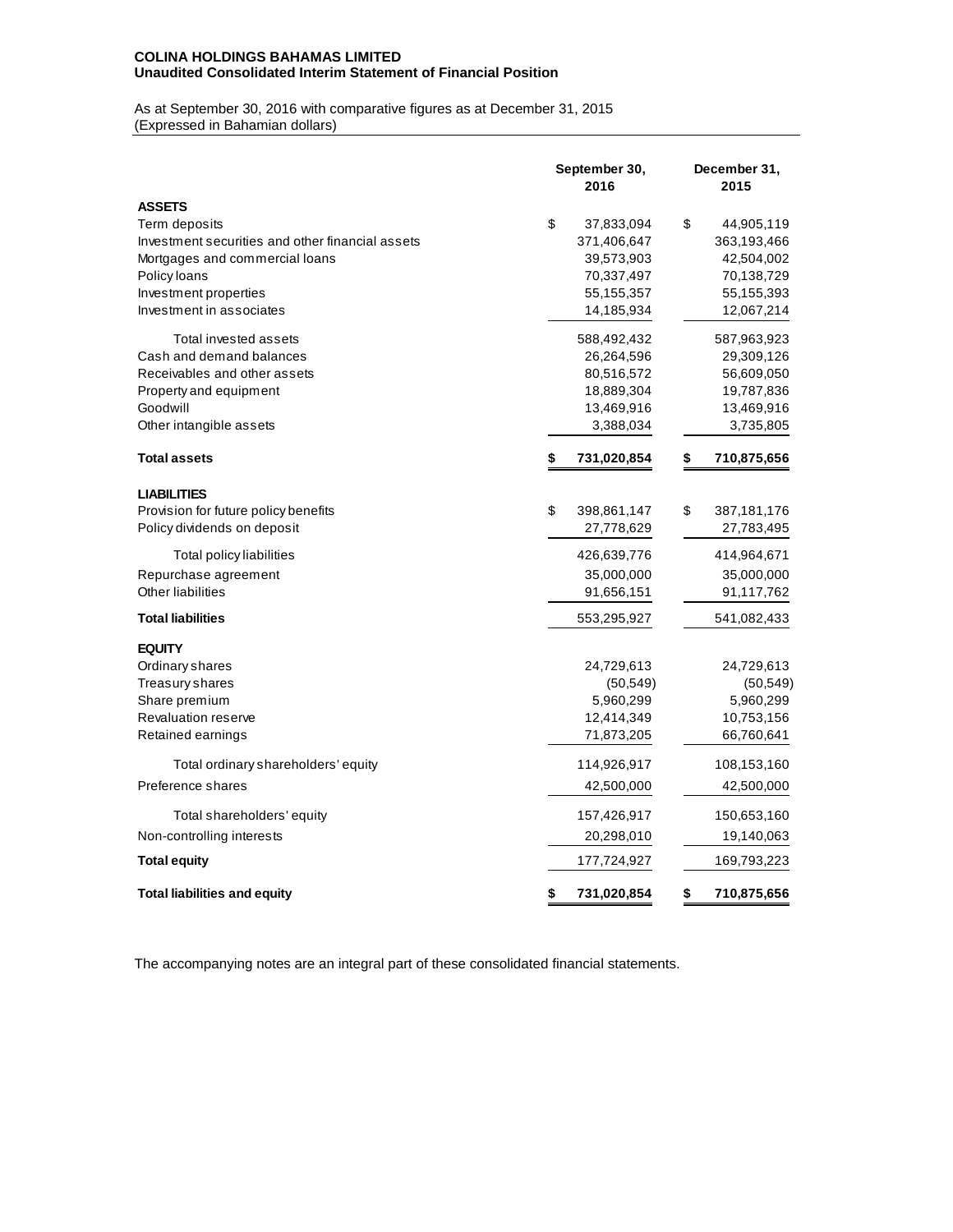#### **COLINA HOLDINGS BAHAMAS LIMITED Unaudited Consolidated Interim Statement of Income**

#### For the nine months ended September 30, 2016 with comparative figures for the nine months ended September 30, 2015

(Expressed in Bahamian dollars)

|                                                      | <b>9 Months Ended</b><br>September 30, 2016 |             | <b>9 Months Ended</b><br>September 30, 2015 |             |  |  |
|------------------------------------------------------|---------------------------------------------|-------------|---------------------------------------------|-------------|--|--|
| <b>Revenues:</b>                                     |                                             |             |                                             |             |  |  |
| Premium revenue                                      | \$                                          | 98,296,204  | \$                                          | 104,261,675 |  |  |
| Less: Reinsurance premiums                           |                                             | 9,080,087   |                                             | 9,202,368   |  |  |
| Net premium revenue                                  |                                             | 89,216,117  |                                             | 95,059,307  |  |  |
| Net investment income                                |                                             | 21,617,981  |                                             | 25,801,356  |  |  |
| Share of net gain of associates                      |                                             | 2,118,720   |                                             | 1,542,852   |  |  |
| Net commission income                                |                                             | 2,534,626   |                                             | 2,316,917   |  |  |
| Investment management and other fees<br>Other income |                                             | 8,047,403   |                                             | 8,563,704   |  |  |
|                                                      |                                             | 2,520,202   |                                             | 1,666,495   |  |  |
| Total revenues                                       |                                             | 126,055,049 |                                             | 134,950,631 |  |  |
| <b>Benefits and expenses:</b>                        |                                             |             |                                             |             |  |  |
| Policyholders' benefits                              |                                             | 64,500,611  |                                             | 69,495,964  |  |  |
| Less: Reinsurance recoveries                         |                                             | 5,172,368   |                                             | 4,814,536   |  |  |
| Net policyholders' benefits                          |                                             | 59,328,243  |                                             | 64,681,428  |  |  |
| Changes in provision for future policy benefits      |                                             | 11,679,971  |                                             | 14,553,112  |  |  |
| General and administrative expenses                  |                                             | 29,660,683  |                                             | 32,419,166  |  |  |
| Commissions                                          |                                             | 7,584,706   |                                             | 7,661,345   |  |  |
| Premium and other tax expense                        |                                             | 2,655,277   |                                             | 2,870,298   |  |  |
| Finance costs                                        |                                             | 889,562     |                                             | 878,741     |  |  |
| Other expenses                                       |                                             | 991,643     |                                             | 648,464     |  |  |
| Total benefits and expenses                          |                                             | 112,790,085 |                                             | 123,712,554 |  |  |
| Net income for the period:                           |                                             | 13,264,964  | S                                           | 11,238,077  |  |  |
| Net income attributable to:                          |                                             |             |                                             |             |  |  |
| Equity shareholders of the Company                   | \$                                          | 12,540,873  | \$                                          | 11,045,238  |  |  |
| Non-controlling interests                            |                                             | 724,091     |                                             | 192,839     |  |  |
| Net income for the period                            | \$                                          | 13,264,964  | \$                                          | 11,238,077  |  |  |
| Basic earnings per ordinary share (Note 4)           | \$                                          | 0.43        | \$                                          | 0.37        |  |  |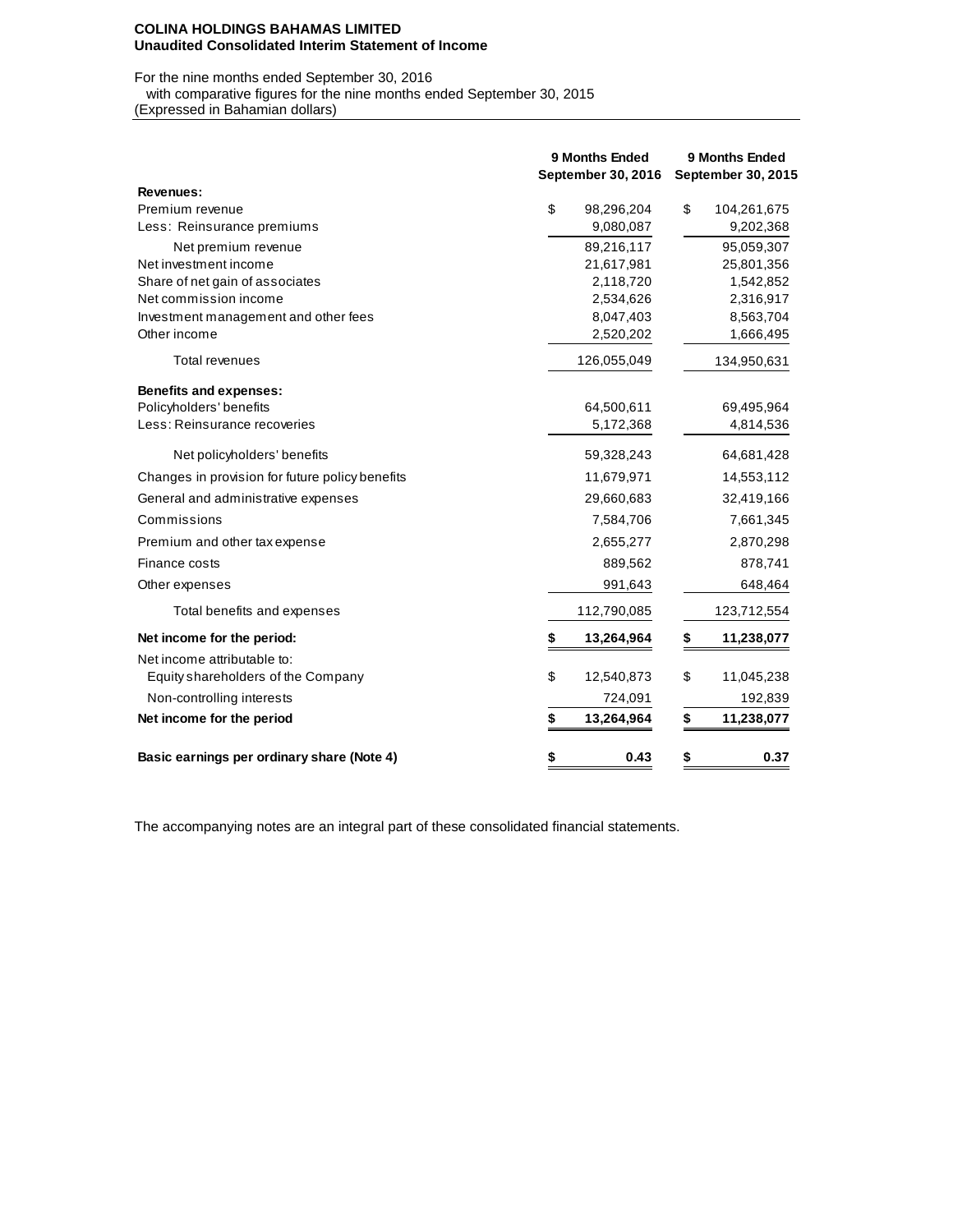### **COLINA HOLDINGS BAHAMAS LIMITED Unaudited Consolidated Interim Statement of Comprehensive Income**

For the nine months ended September 30, 2016

with comparative figures for the nine months ended September 30, 2015

(Expressed in Bahamian dollars)

|                                               | 9 Months Ended<br>September 30, 2016 |            |    | 9 Months Ended<br>September 30, 2015 |  |  |  |  |
|-----------------------------------------------|--------------------------------------|------------|----|--------------------------------------|--|--|--|--|
| Net income for the period                     | \$                                   | 13.264.964 | \$ | 11,238,077                           |  |  |  |  |
| Other comprehensive gains:                    |                                      |            |    |                                      |  |  |  |  |
| Change in available-for-sale financial assets |                                      | 1,661,193  |    | 865,455                              |  |  |  |  |
| Total comprehensive income for the period     | S                                    | 14,926,157 | S  | 12,103,532                           |  |  |  |  |
| Attributable to:                              |                                      |            |    |                                      |  |  |  |  |
| Equity shareholders of the Company            | \$                                   | 14.202.066 | \$ | 11.910.693                           |  |  |  |  |
| Non-controlling interests                     |                                      | 724.091    |    | 192,839                              |  |  |  |  |
| Total comprehensive income for the period     | 14,926,157                           |            |    | 12,103,532                           |  |  |  |  |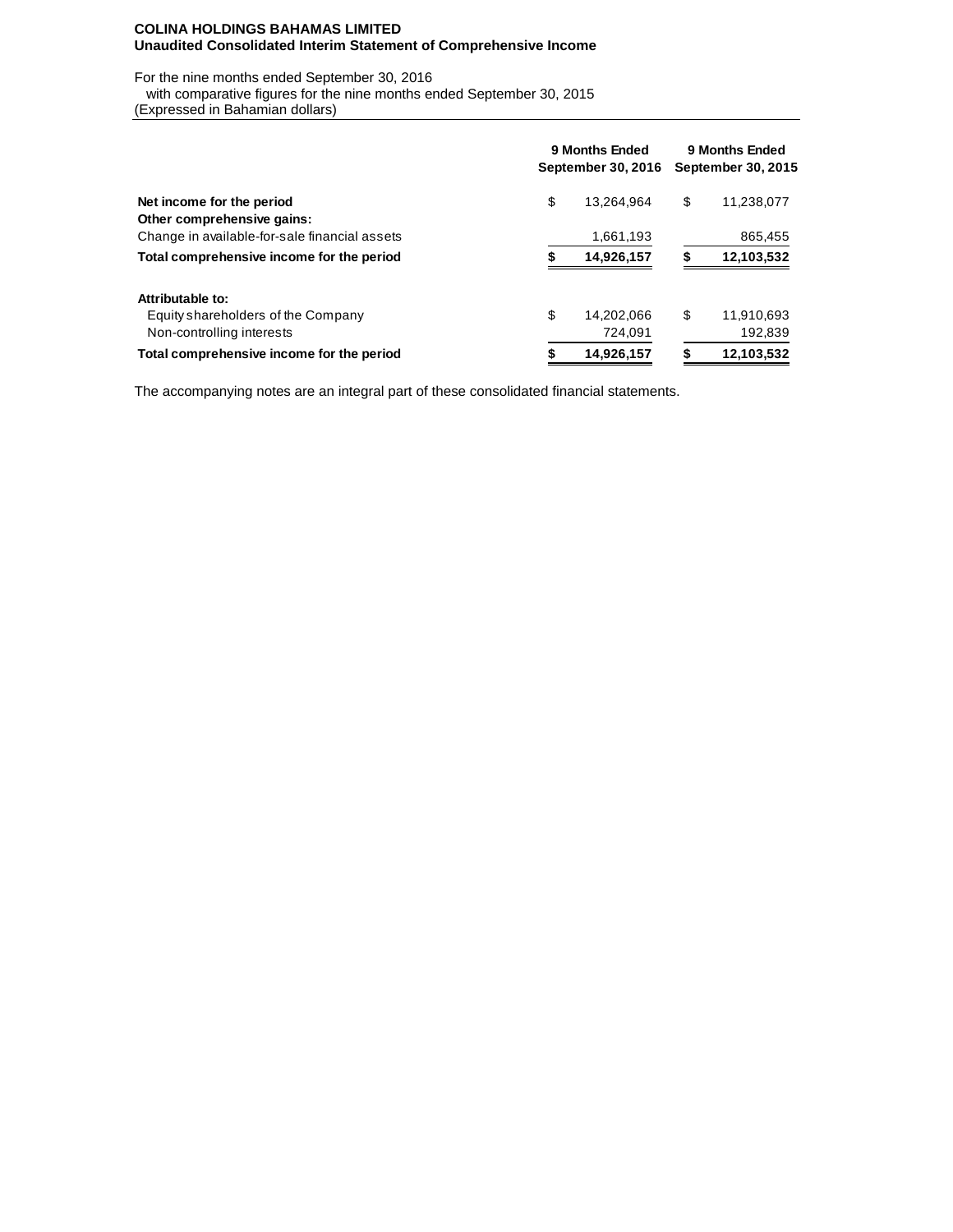#### **COLINA HOLDINGS BAHAMAS LIMITED Unaudited Consolidated Interim Statement of Income**

For the three months ended September 30, 2016

with comparative figures for the three months ended September 30, 2015

(Expressed in Bahamian dollars)

|                                                 | <b>3 Months Ended</b><br>September 30, 2016 |            |    | <b>3 Months Ended</b><br><b>September 30, 2015</b> |  |  |  |  |
|-------------------------------------------------|---------------------------------------------|------------|----|----------------------------------------------------|--|--|--|--|
| Revenues:                                       |                                             |            |    |                                                    |  |  |  |  |
| Premium revenue                                 | \$                                          | 32,848,338 | \$ | 31,299,643                                         |  |  |  |  |
| Less: Reinsurance premiums                      |                                             | 3,387,331  |    | 3,041,433                                          |  |  |  |  |
| Net premium revenue                             |                                             | 29,461,007 |    | 28,258,210                                         |  |  |  |  |
| Net investment income                           |                                             | 7,037,729  |    | 9,124,779                                          |  |  |  |  |
| Share of net gain of associates                 |                                             | 911,683    |    | 613,191                                            |  |  |  |  |
| Net commission income                           |                                             | 910,540    |    | 791,889                                            |  |  |  |  |
| Investment management and other fees            |                                             | 3,252,510  |    | 2,968,168                                          |  |  |  |  |
| Other income                                    |                                             | 922,545    |    | 731,727                                            |  |  |  |  |
| Total revenues                                  |                                             | 42,496,014 |    | 42,487,964                                         |  |  |  |  |
| <b>Benefits and expenses:</b>                   |                                             |            |    |                                                    |  |  |  |  |
| Policyholders' benefits                         |                                             | 22,375,317 |    | 19,741,804                                         |  |  |  |  |
| Less: Reinsurance recoveries                    |                                             | 1,653,557  |    | 742,698                                            |  |  |  |  |
| Net policyholders' benefits                     |                                             | 20,721,760 |    | 18,999,106                                         |  |  |  |  |
| Changes in provision for future policy benefits |                                             | 3,471,617  |    | 5,285,150                                          |  |  |  |  |
| General and administrative expenses             |                                             | 10,733,765 |    | 10,401,627                                         |  |  |  |  |
| Commissions                                     |                                             | 2,619,891  |    | 2,362,381                                          |  |  |  |  |
| Premium and other tax expense                   |                                             | 902,432    |    | 881,836                                            |  |  |  |  |
| Finance costs                                   |                                             | 298,101    |    | 286,992                                            |  |  |  |  |
| Other expenses                                  |                                             | 282,817    |    | 305,376                                            |  |  |  |  |
| Total benefits and expenses                     |                                             | 39,030,383 |    | 38,522,468                                         |  |  |  |  |
| Net income for the period:                      | S                                           | 3,465,631  | \$ | 3,965,496                                          |  |  |  |  |
| Net income attributable to:                     |                                             |            |    |                                                    |  |  |  |  |
| Equity shareholders of the Company              | \$                                          | 3,104,844  | \$ | 3,907,426                                          |  |  |  |  |
| Non-controlling interests                       |                                             | 360,787    |    | 58,070                                             |  |  |  |  |
| Net income for the period                       | \$                                          | 3,465,631  | \$ | 3,965,496                                          |  |  |  |  |
| Basic earnings per share (Note 4)               | \$                                          | 0.10       | \$ | 0.13                                               |  |  |  |  |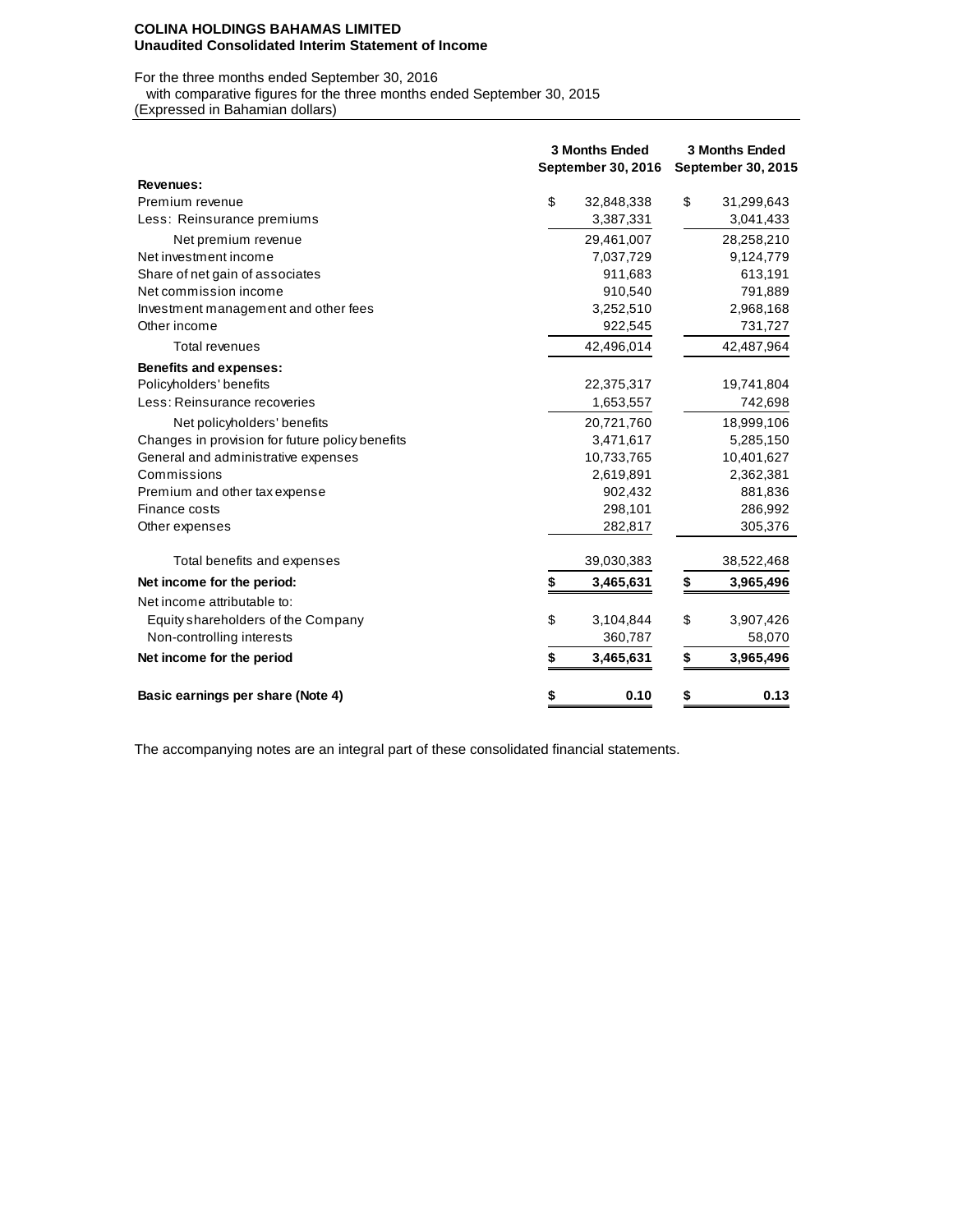### **COLINA HOLDINGS BAHAMAS LIMITED Unaudited Consolidated Interim Statement of Comprehensive Income**

For the three months ended September 30, 2016

 with comparative figures for the three months ended September 30, 2015 (Expressed in Bahamian dollars)

|                                               | <b>3 Months Ended</b><br>September 30, 2016 | <b>3 Months Ended</b><br><b>September 30, 2015</b> |    |           |  |
|-----------------------------------------------|---------------------------------------------|----------------------------------------------------|----|-----------|--|
| Net income for the period                     | \$                                          | 3.465.631                                          | \$ | 3,965,496 |  |
| Other comprehensive gains:                    |                                             |                                                    |    |           |  |
| Change in available-for-sale financial assets |                                             | 332.915                                            |    | 219,155   |  |
| Total comprehensive income for the period     | 3,798,546                                   |                                                    |    | 4,184,651 |  |
| Attributable to:                              |                                             |                                                    |    |           |  |
| Equity shareholders of the Company            | \$                                          | 3,437,759                                          | \$ | 4,126,581 |  |
| Non-controlling interests                     |                                             | 360,787                                            |    | 58,070    |  |
| Total comprehensive income for the period     | 3,798,546<br>S                              |                                                    |    | 4.184.651 |  |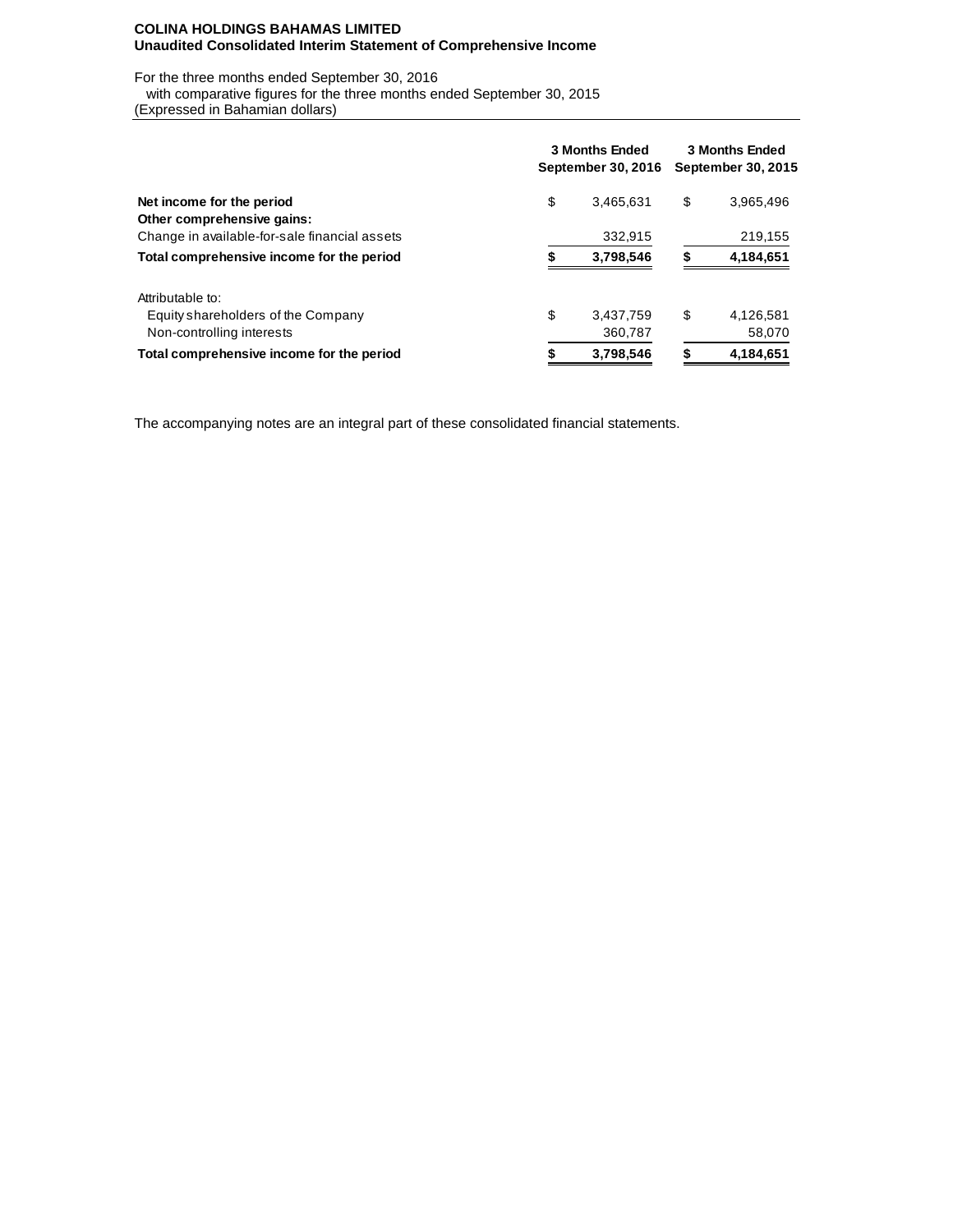#### **COLINA HOLDINGS BAHAMAS LIMITED Unaudited Consolidated Statement of Changes in Equity**

#### For the nine months ended September 30, 2016

 with comparative figures for the nine months ended September 30, 2015 (Expressed in Bahamian dollars)

|                                                                                           | Ordinary<br><b>Share</b><br>Capital |     | <b>Treasury</b><br><b>Shares</b> |   | Share<br>Premium | <b>Revaluation</b><br>Reserve |      | Preference<br><b>Share</b><br>Capital |               | <b>Retained</b><br><b>Earnings</b> |               | Non-controlling<br><b>Interests</b> |      | <b>Total</b><br><b>Equity</b> |
|-------------------------------------------------------------------------------------------|-------------------------------------|-----|----------------------------------|---|------------------|-------------------------------|------|---------------------------------------|---------------|------------------------------------|---------------|-------------------------------------|------|-------------------------------|
| Balance, January 1, 2015<br>Net gain on remeasurement of<br>available-for-sale securities | 24,729,613                          | -\$ | $(50, 549)$ \$                   |   | 5,960,299 \$     | 10,148,509                    | - \$ | 40,500,000                            | -SG           | 58,665,932 \$                      |               | 17,726,016                          | - 35 | 157,679,820                   |
| to fair value                                                                             |                                     |     |                                  |   |                  | 865,455                       |      |                                       |               |                                    |               |                                     |      | 865,455                       |
| Net income for the period                                                                 |                                     |     |                                  |   |                  |                               |      | $\overline{\phantom{a}}$              |               | 11,045,238                         |               | 192,839                             |      | 11,238,077                    |
| Changes in non-controlling interests                                                      |                                     |     |                                  |   |                  |                               |      |                                       |               |                                    |               | 614,307                             |      | 614,307                       |
| Distributions by subsidiaries                                                             |                                     |     |                                  |   |                  |                               |      |                                       |               | (10, 986)                          |               |                                     |      | (10,986)                      |
| Ordinary share dividends                                                                  |                                     |     |                                  |   |                  |                               |      | $\overline{\phantom{a}}$              |               | (4,941,926)                        |               |                                     |      | (4,941,926)                   |
| Preference share dividends                                                                |                                     |     |                                  |   |                  |                               |      |                                       |               | (1,898,439)                        |               |                                     |      | (1,898,439)                   |
| Balance, September 30, 2015                                                               | 24,729,613                          |     | (50, 549)                        |   | 5,960,299        | 11,013,964                    |      | 40,500,000                            |               | 62,859,819                         |               | 18,533,162                          |      | 163,546,308                   |
| Balance, January 1, 2016<br>Net gain on remeasurement of                                  | \$<br>24,729,613 \$                 |     | $(50, 549)$ \$                   |   | 5,960,299 \$     | 10,753,156                    | \$   | 42,500,000                            | $\mathfrak s$ | 66,760,641                         | $\mathcal{S}$ | 19,140,063                          | - \$ | 169,793,223                   |
| available-for-sale securities                                                             |                                     |     |                                  |   |                  |                               |      |                                       |               |                                    |               |                                     |      |                               |
| to fair value                                                                             |                                     |     |                                  |   |                  | 1,661,193                     |      |                                       |               |                                    |               |                                     |      | 1,661,193                     |
| Net income for the period                                                                 |                                     |     |                                  |   |                  |                               |      |                                       |               | 12,540,873                         |               | 724,091                             |      | 13,264,964                    |
| Changes in non-controlling interests                                                      |                                     |     |                                  |   |                  |                               |      |                                       |               |                                    |               | 433,856                             |      | 433,856                       |
| Ordinary share dividends                                                                  |                                     |     | $\overline{\phantom{a}}$         |   |                  |                               |      | $\overline{\phantom{a}}$              |               | (5,436,121)                        |               |                                     |      | (5,436,121)                   |
| Preference share dividends                                                                |                                     |     |                                  |   |                  |                               |      |                                       |               | (1,992,188)                        |               |                                     |      | (1,992,188)                   |
| Balance, September 30, 2016                                                               | 24,729,613                          |     | (50, 549)                        | ж | 5,960,299        | 12,414,349                    |      | 42,500,000                            |               | 71,873,205                         |               | 20,298,010                          |      | 177,724,927                   |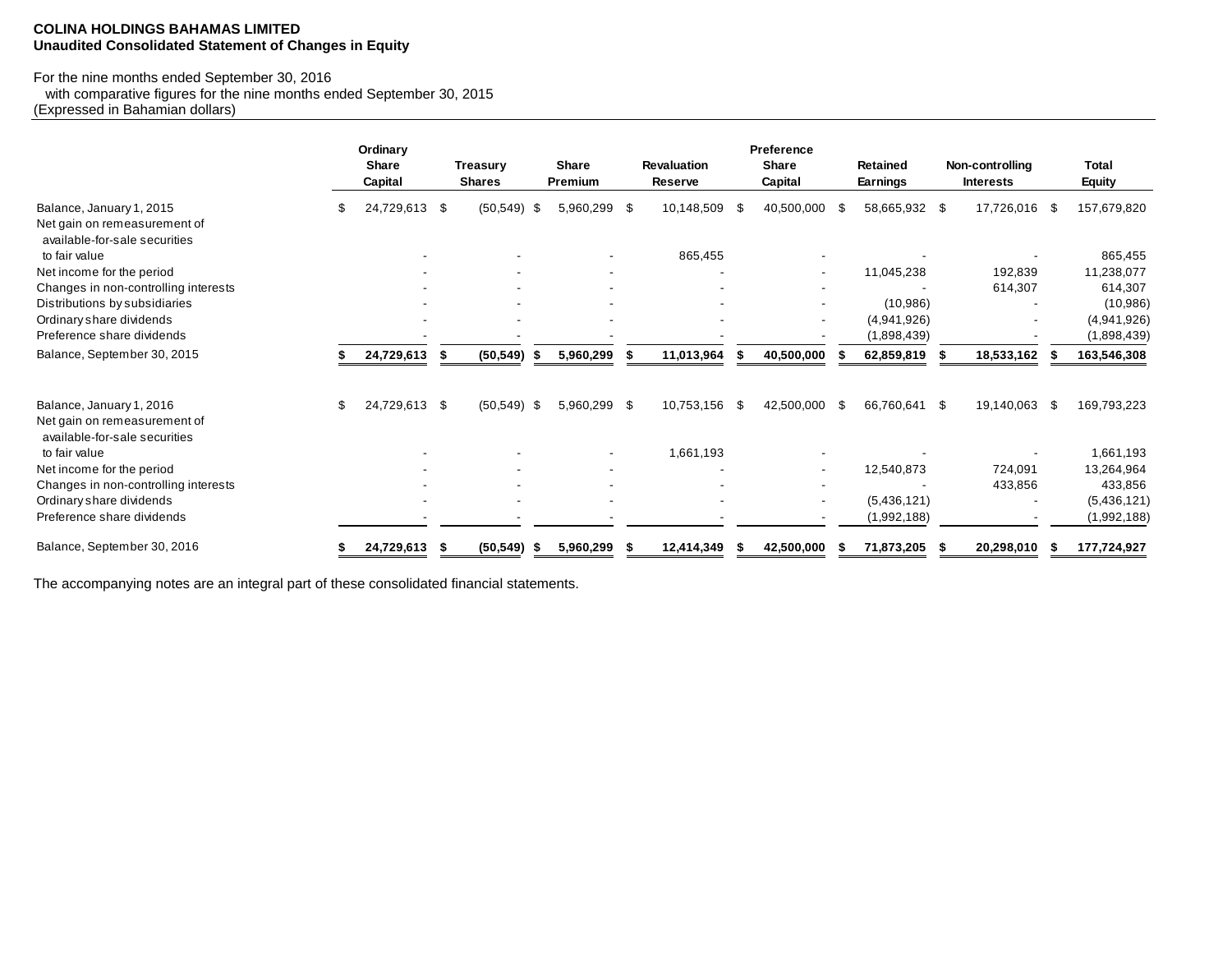#### **COLINA HOLDINGS BAHAMAS LIMITED Unaudited Consolidated Statement of Cash Flows**

For the nine months ended September 30, 2016

with comparative figures for the nine months ended September 30, 2015

(Expressed in Bahamian dollars)

|                                                                                  | 9 Months Ended<br>September 30, 2016 | 9 Months Ended<br>September 30, 2015 |                |  |
|----------------------------------------------------------------------------------|--------------------------------------|--------------------------------------|----------------|--|
| Cash flows from operating activities:                                            |                                      |                                      |                |  |
| Net income                                                                       | \$<br>13,264,964                     | \$                                   | 11,238,077     |  |
| Adjustments to reconcile net income to net cash<br>used in operating activities: |                                      |                                      |                |  |
|                                                                                  |                                      |                                      |                |  |
| Change in unrealized loss/(gain) on fair value<br>through income securities      | 2,651,468                            |                                      | (2,757,379)    |  |
| Increase in provision for future policy benefits                                 | 11,679,971                           |                                      | 14,553,112     |  |
| Changes in loss provisions for loans and receivables                             | 1,155,456                            |                                      | 931,649        |  |
| Depreciation and amortization charges                                            | 1,306,420                            |                                      | 1,747,333      |  |
| Net realized gain on fair value through                                          |                                      |                                      |                |  |
| income securities                                                                | (1,649,669)                          |                                      |                |  |
| Net realized loss/(gains) on sale of available-for-sale                          |                                      |                                      |                |  |
| securities                                                                       | 1,435,762                            |                                      | (1,545)        |  |
| Interest income                                                                  | (24, 271, 134)                       |                                      | (22,946,020)   |  |
| Dividend income                                                                  | (1,712,265)                          |                                      | (1,612,153)    |  |
| Operating cash flows before changes in operating                                 |                                      |                                      |                |  |
| assets and liabilities                                                           | 3,860,973                            |                                      | 1,153,074      |  |
| Changes in operating assets and liabilities:                                     |                                      |                                      |                |  |
| Increase in other assets                                                         | (25, 231, 183)                       |                                      | (25, 334, 966) |  |
| (Decrease)/increase in other liabilities                                         | (4,276,914)                          |                                      | 18,657,387     |  |
| Net cash used in operating activities                                            | (25,647,124)                         |                                      | (5,524,505)    |  |

(Continued)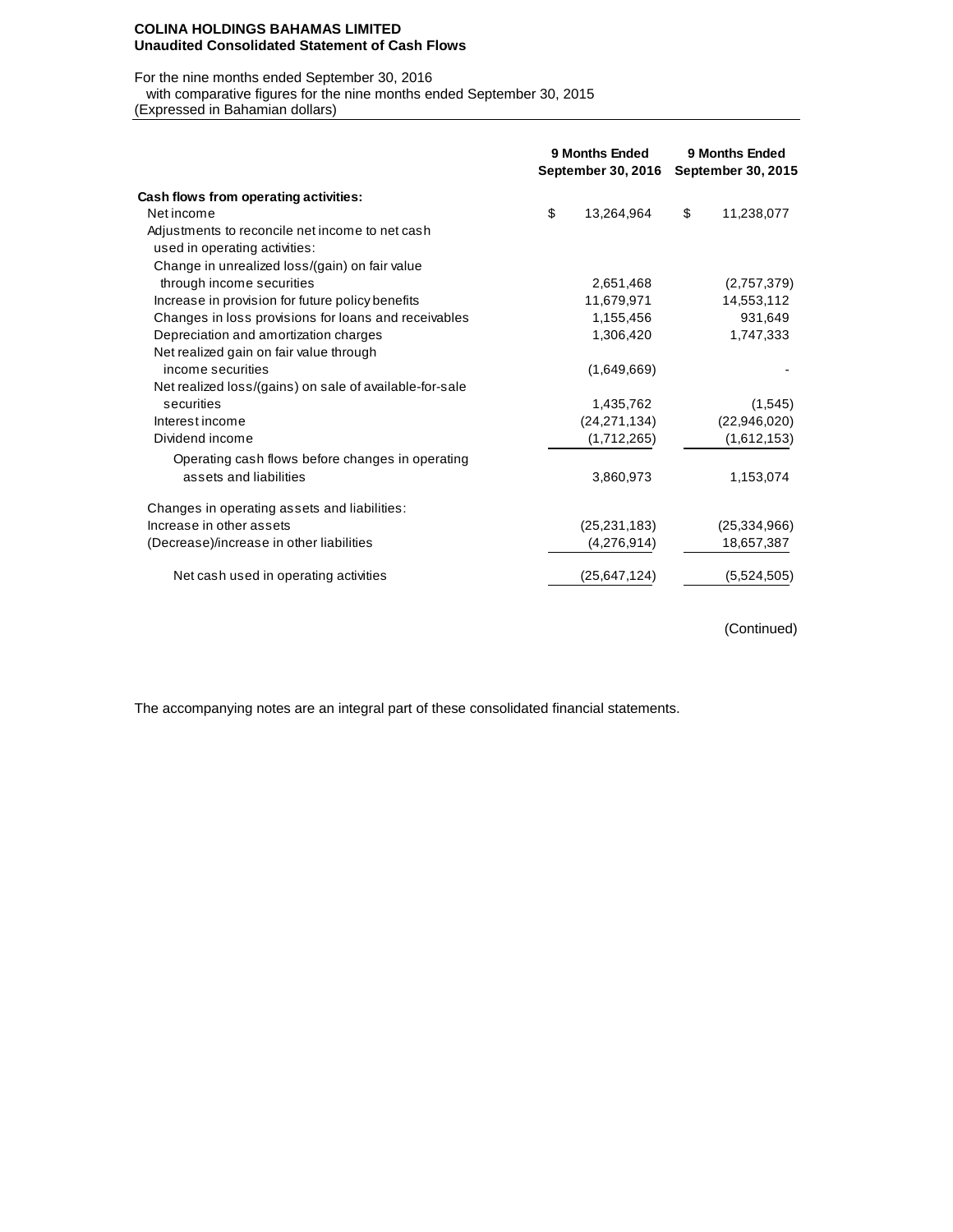#### **COLINA HOLDINGS BAHAMAS LIMITED Unaudited Consolidated Statement of Cash Flows**

## For the nine months ended September 30, 2016

with comparative figures for the nine months ended September 30, 2015

(Expressed in Bahamian dollars)

|                                                               | <b>9 Months Ended</b> | 9 Months Ended            |
|---------------------------------------------------------------|-----------------------|---------------------------|
|                                                               | September 30, 2016    | <b>September 30, 2015</b> |
| Cash flows from investing activities:                         |                       |                           |
| Changes in non-controlling interests                          | 433,856               | 614,307                   |
| Decrease/(increase) in term deposits with original maturities |                       |                           |
| greater than 90 days                                          | 11,626,569            | (26, 288, 045)            |
| Fair value through income securities purchased                | (14, 743, 992)        | (23, 158, 353)            |
| Proceeds on disposal of fair value through income             |                       |                           |
| securities                                                    | 13,027,576            | 12,932,613                |
| Available-for-sale securities purchased                       | (11,968,604)          | (8,822,978)               |
| Proceeds on disposal of available-for-sale securities         | 4,695,470             | 7,136,293                 |
| Increase in loans to policyholders                            | (35, 425)             | (436, 551)                |
| Additions to investment property                              | 36                    | (5,789)                   |
| Net change in mortgage and commercial loans                   | 2,820,027             | 3,854,677                 |
| Interest received                                             | 22,267,349            | 21,760,825                |
| Dividends received                                            | 1,712,265             | 1,612,153                 |
| Additions to property and equipment                           | (60, 117)             | (398, 262)                |
| Net cash provided by/(used) in investing activities           | 29,775,010            | (11, 199, 110)            |
| Cash flows used in financing activities:                      |                       |                           |
| Distributions by subsidiaries                                 |                       | (10,986)                  |
| Dividend to ordinary shareholders                             | (5,436,121)           | (4,941,926)               |
| Dividends to preference shareholders                          | (1,992,188)           | (1,898,439)               |
| Net cash used in financing activities                         | (7,428,309)           | (6,851,351)               |
| Net decrease in cash and cash equivalents                     | (3,300,423)           | (23,574,966)              |
| Cash and cash equivalents, beginning of period                | 29,321,317            | 48,823,947                |
| Cash and cash equivalents, end of period (Note 3)             | 26,020,894<br>\$      | 25,248,981<br>\$          |

(Concluded)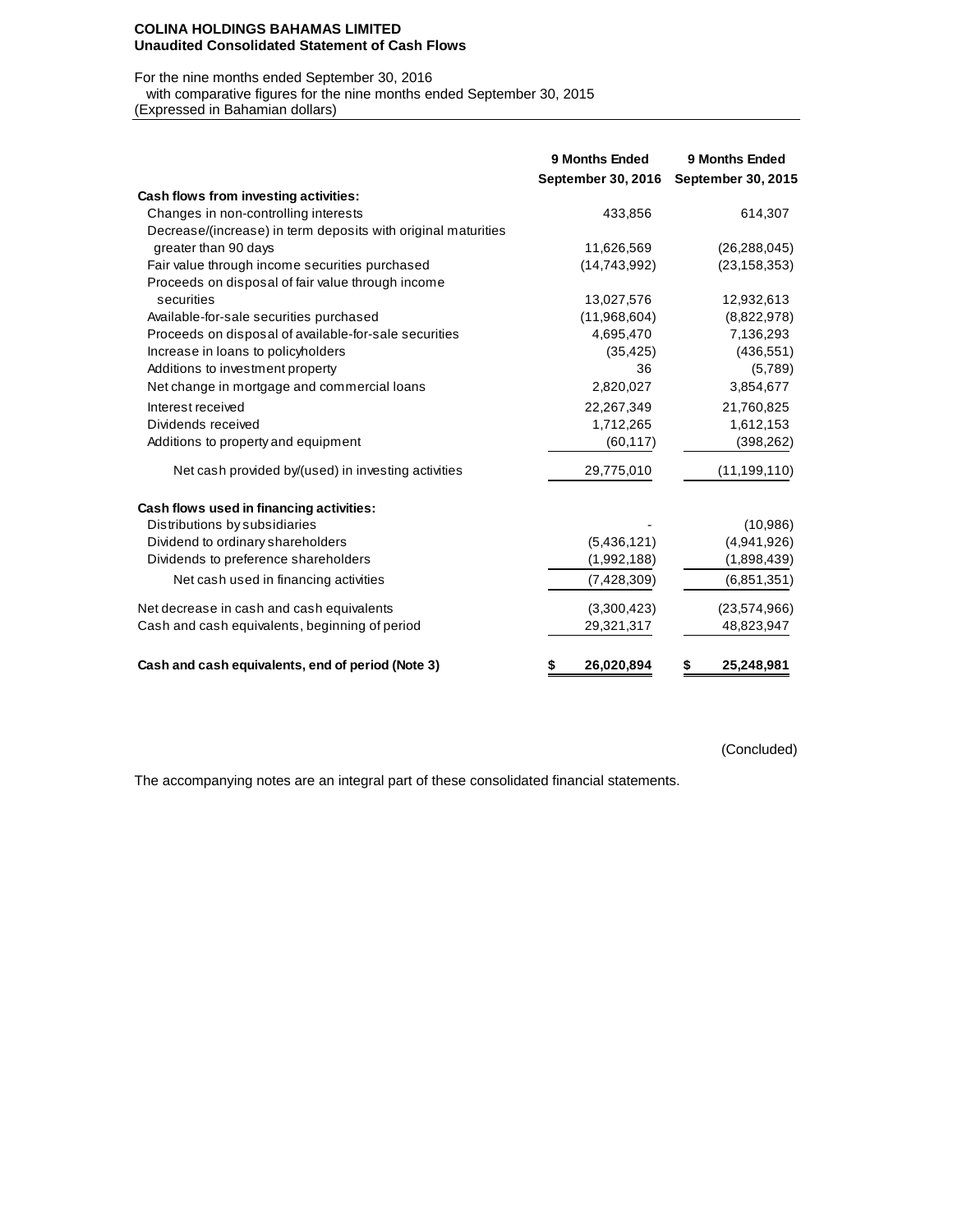For the period ended September 30, 2016 (Expressed in Bahamian dollars)

### **1. General Information**

Colina Holdings Bahamas Limited ("the Company") was incorporated under the laws of the Commonwealth of The Bahamas on July 6, 1993.

The Company acts principally as a holding company of its principal subsidiaries, Colina Insurance Limited ("Colina"), a wholly-owned life and health insurer incorporated in The Bahamas; Colina General Insurance Agency & Brokers Limited ("CGIA"), a wholly-owned general insurance agent and broker; and Colina Financial Advisors Ltd. ("CFAL"), a wholly-owned financial services company.

Colina is registered to operate as a life and health insurer in The Bahamas, The Cayman Islands, and The Turks and Caicos Islands. CGIA holds a dual registration as a general insurance broker and agent for operations in The Bahamas. CFAL is licensed as a broker dealer in The Bahamas.

The ordinary shares of the Company are listed on the Bahamas International Securities Exchange. At September 30, 2016 approximately 58.1% (2015: 58.1%) of the Company's issued ordinary shares were owned by AF Holdings Ltd. ("AFH") and 41.9% (2015: 41.9%) by the Bahamian public.

The registered office of the Company is located at Trinity Place Annex, Frederick and Shirley Streets, P.O. Box N-4805, Nassau, The Bahamas and its principal place of business is located at 308 East Bay Street, P.O. Box N-4728, Nassau, The Bahamas.

### **2. Significant Accounting Policies**

The consolidated financial statements have been prepared in accordance with International Financial Reporting Standards ("IFRS") for interim financial information. Accordingly, they do not include all of the information and footnotes required by IFRS for complete financial statements. In the opinion of management, these unaudited condensed consolidated financial statements reflect all adjustments (consisting of normal recurring accruals) considered necessary for a fair presentation of the Company's financial position and results of operations as at the end of and for the periods presented. All significant intercompany accounts and transactions have been eliminated from these statements. The preparation of unaudited condensed consolidated financial statements in conformity with IFRS requires management to make estimates and assumptions that affect the reported amounts of assets and liabilities and disclosure of contingent assets and liabilities at the date of the financial statements and the reported amounts of revenues and expenses during the reporting period. Actual results could differ from these estimates.